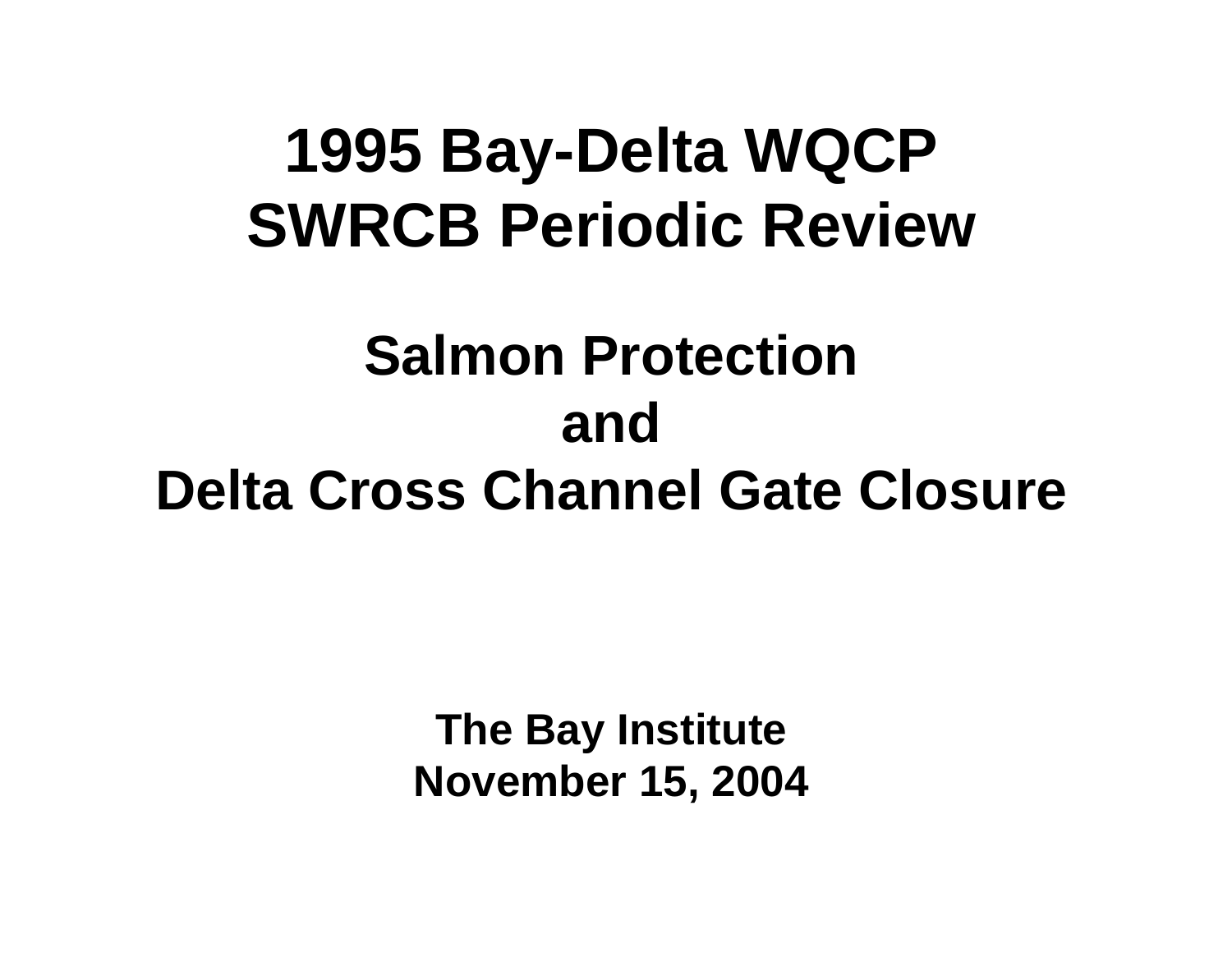# **Salmon Protection: Why Doubling Criteria Are Needed For Each Run, Stream, and Basin**

- **Genetic diversity**
	- **- 4 runs, multiple genetically distinct, independent populations**
- **Spatial structure**
	- **distributes risk, fosters genetic diversity**
- **Differential use of the watershed space and time**
- $\bullet$ **Different population trends**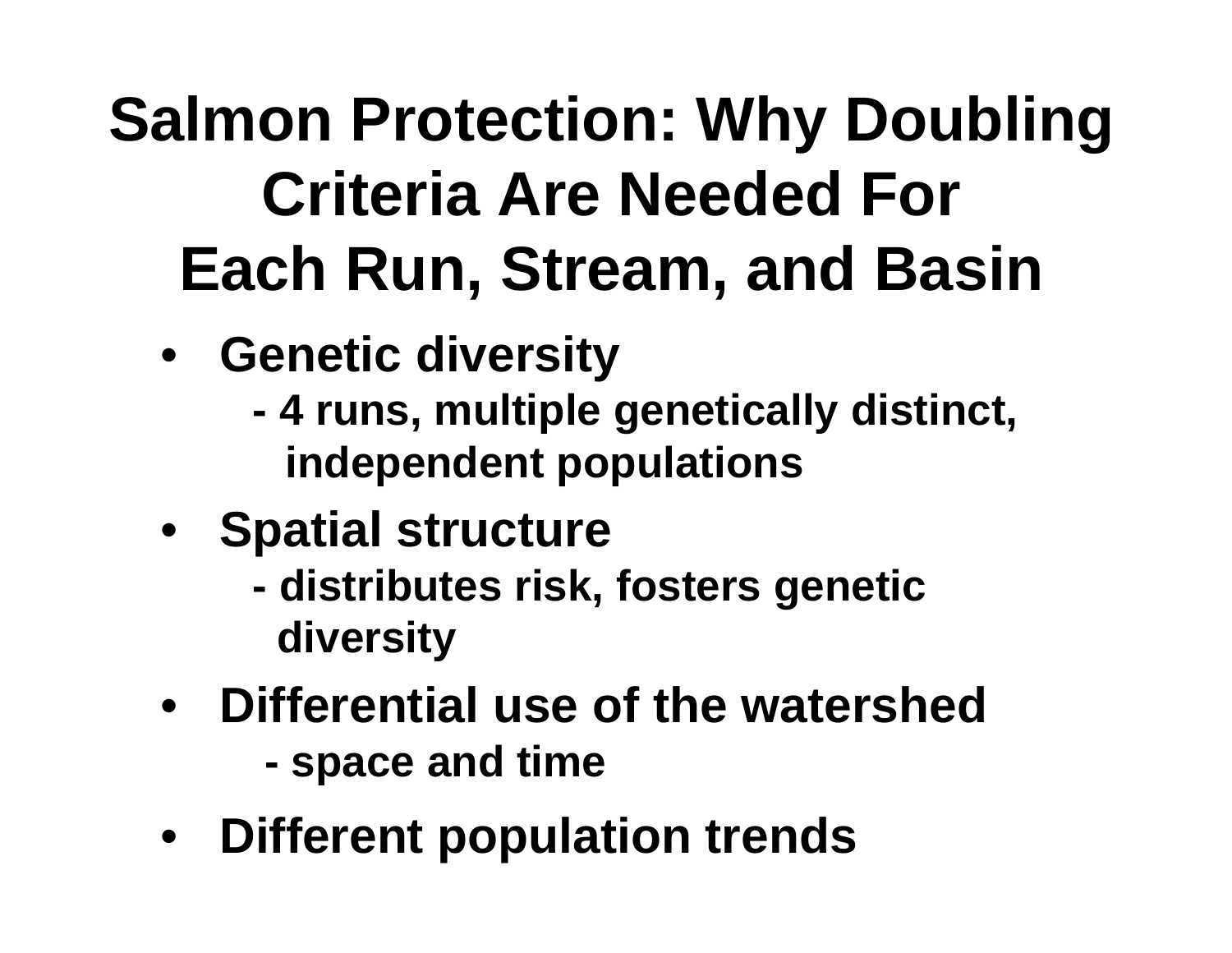|                    | % of Goal  | <b>Trend</b>    | <b>Observations</b>                                                            |
|--------------------|------------|-----------------|--------------------------------------------------------------------------------|
| <b>Sacramento</b>  |            |                 |                                                                                |
| <b>Fall-run</b>    | 122%       | <b>Increase</b> | <b>Production</b><br>concentrated in a<br>few tributaries                      |
| Late fall-run      | 55%        | <b>Variable</b> |                                                                                |
| <b>Winter-run</b>  | 12%        | <b>Increase</b> |                                                                                |
| <b>Spring-run</b>  | $3 - 280%$ | <b>Mixed</b>    | Sac. mainstem<br>population decline,<br>population increase<br>in 1 of 3 tribs |
| <b>San Joaquin</b> |            |                 |                                                                                |
| <b>Fall-run</b>    | 54%        | <b>Mixed</b>    |                                                                                |

Data Sources: "Grandtab", CDFG; USFWS, 1995 Working Paper on Restoration Needs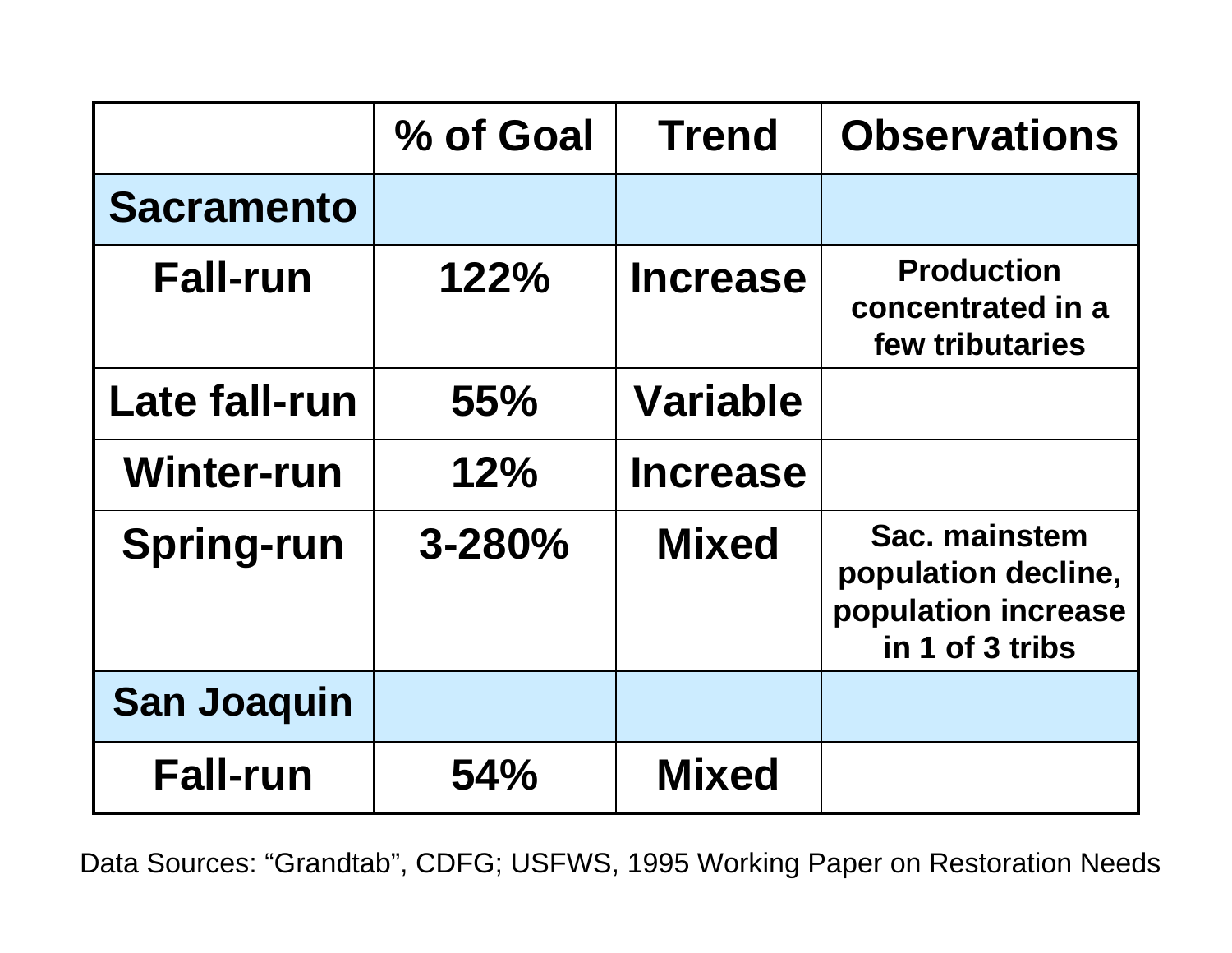# **Central Valley Chinook salmon**

- •**Dominated by Sacramento Fall-run**
- • **Use of "total" salmon population to evaluate progress towards doubling is biologically meaningless**



Data Source: "Grandtab", CDFG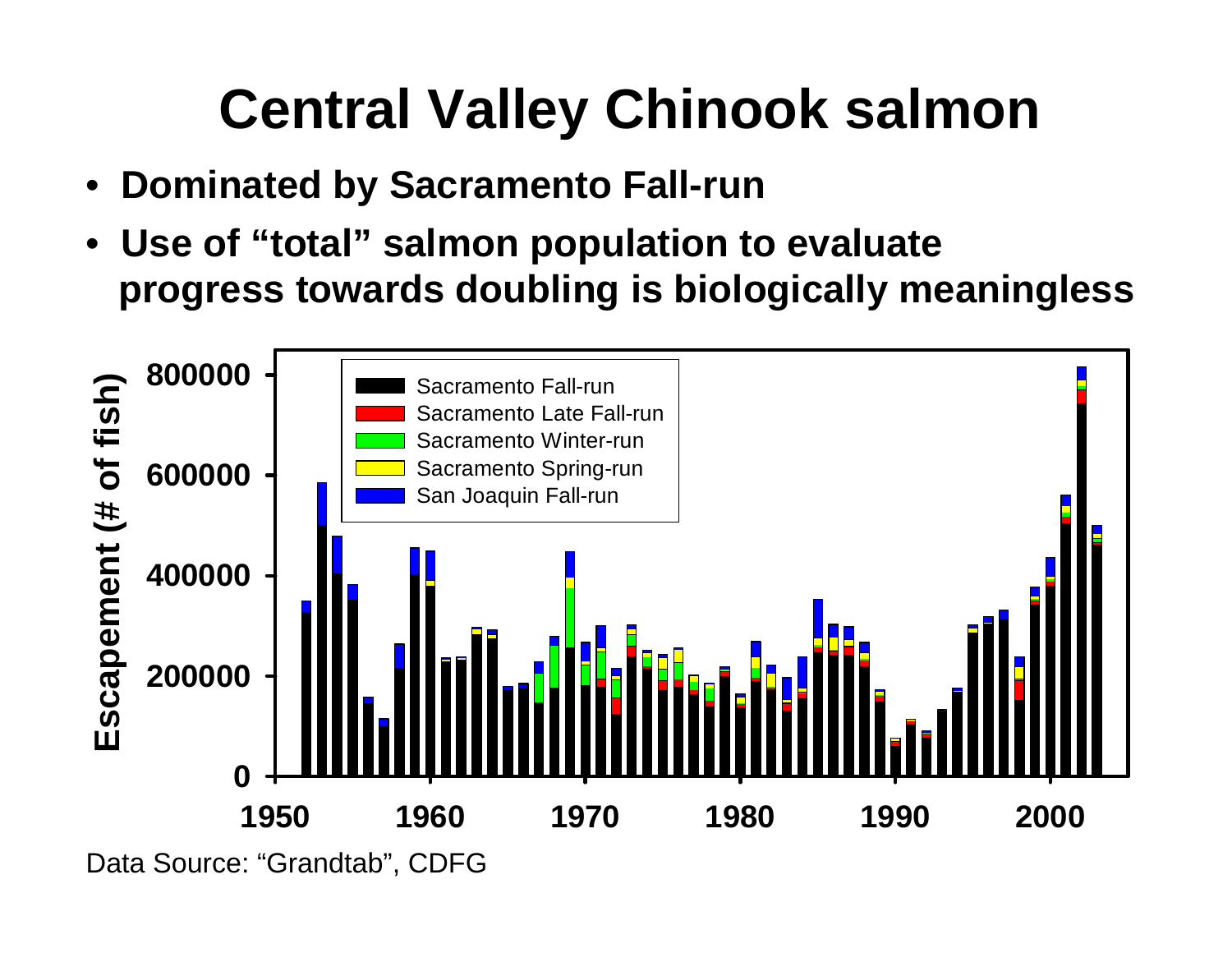# **Sacramento Fall-run Chinook salmon**

## • **All population increase is in tributaries**



Data Sources: "Grandtab", CDFG; USFWS, 1995 Working Paper on Restoration Needs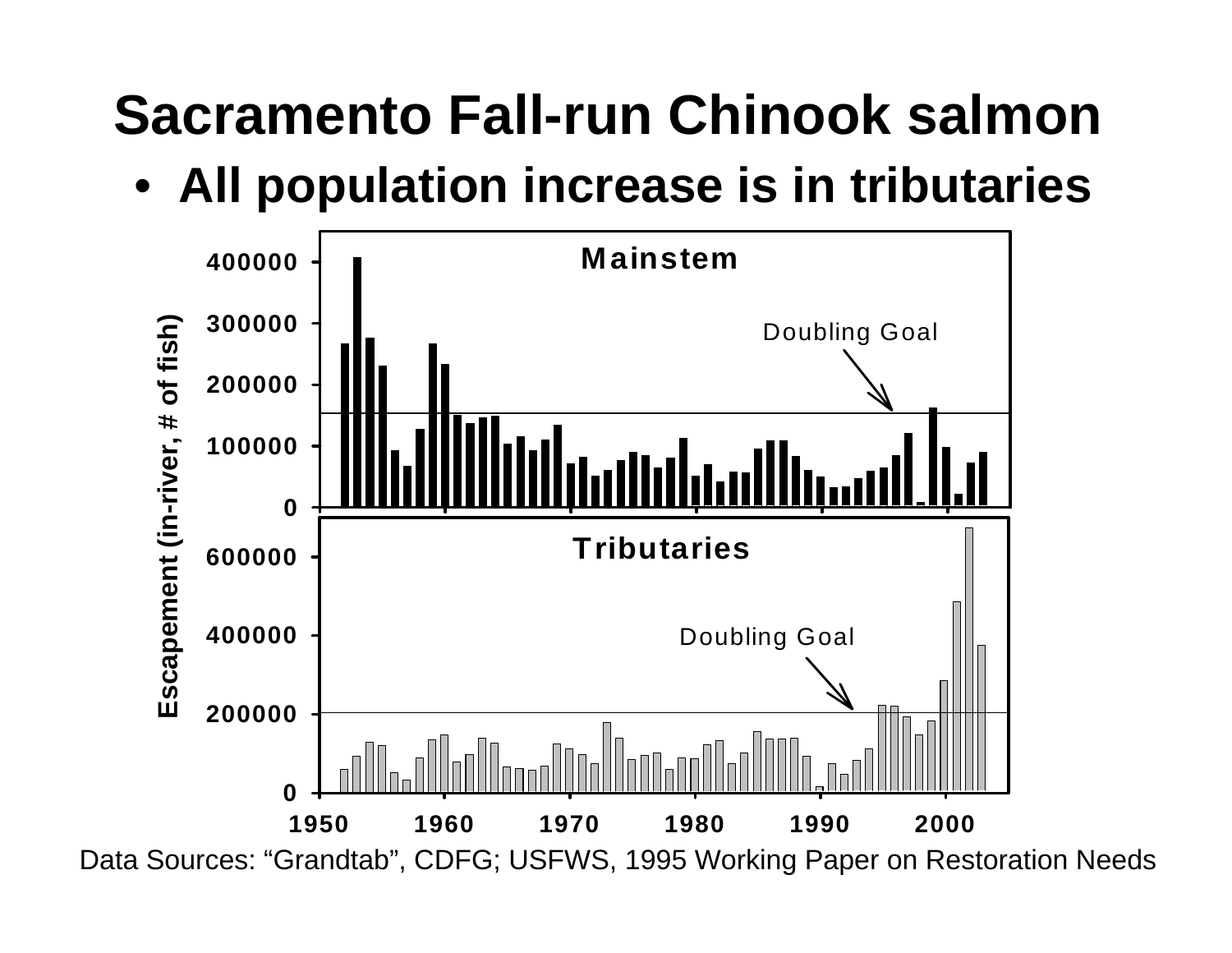# **Sacramento Fall-run Chinook salmon**

• **All population increase concentrated in 3 rivers: Battle Creek, American River, Feather River**



Data Source: "Grandtab", CDFG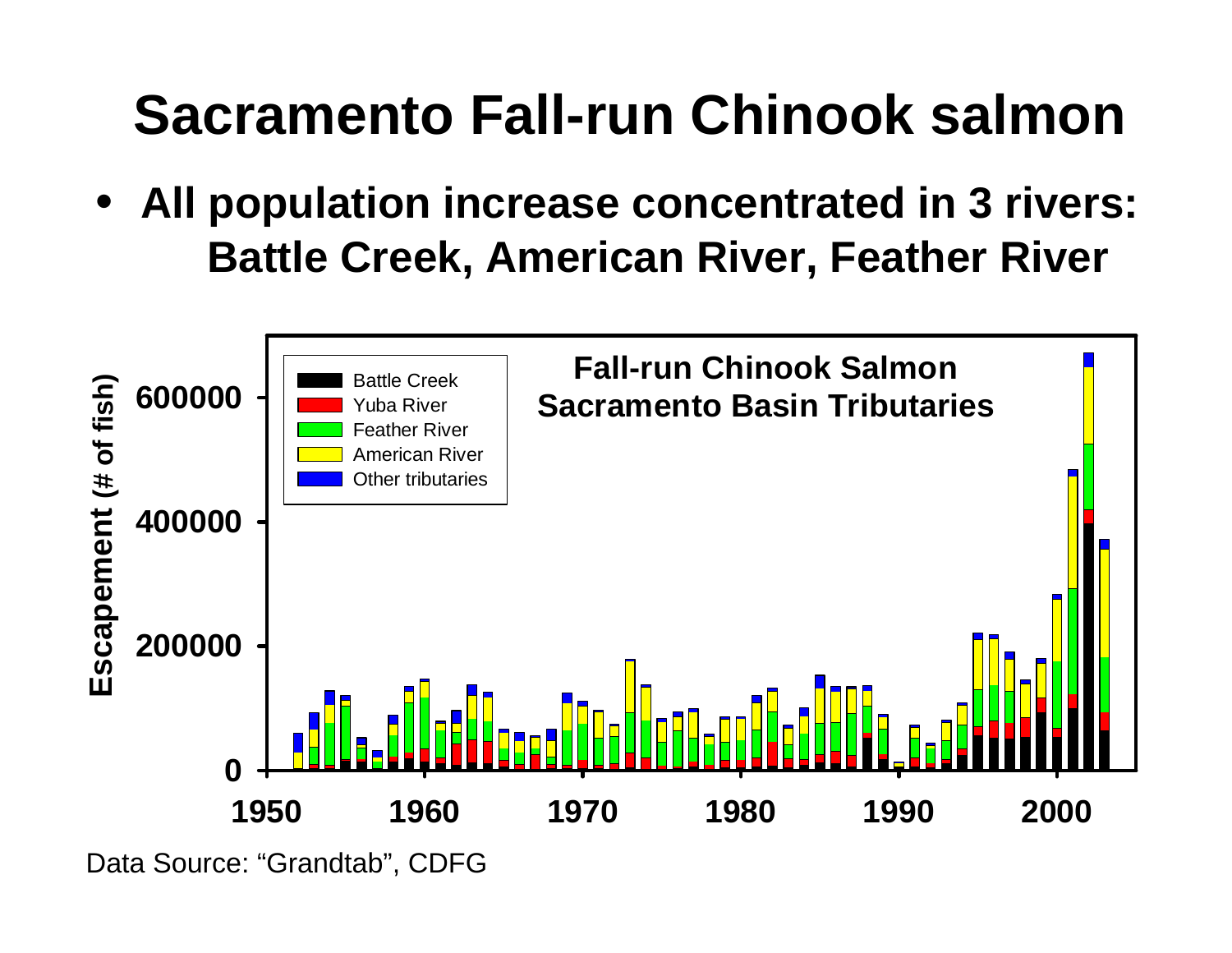#### **Achieving the Salmon Protection Objectives Will Require Multiple Actions - Upstream and Downstream (Delta)**

## **Upstream Restoration Projects**

**Battle Creek – not implemented yet, funding issues**

**Butte Creek – improved passage and flow in lower reach, but flow in upper reach used by spring-run still inadequate. Population increased but high pre-spawning mortality common.**

**Clear Creek – passage improved and flows enhanced but spring-run blocked by Red Bluff Diversion Dam.**

**Sacramento River – fish screens installed but current winter-run requirements to be relaxed by USBR.**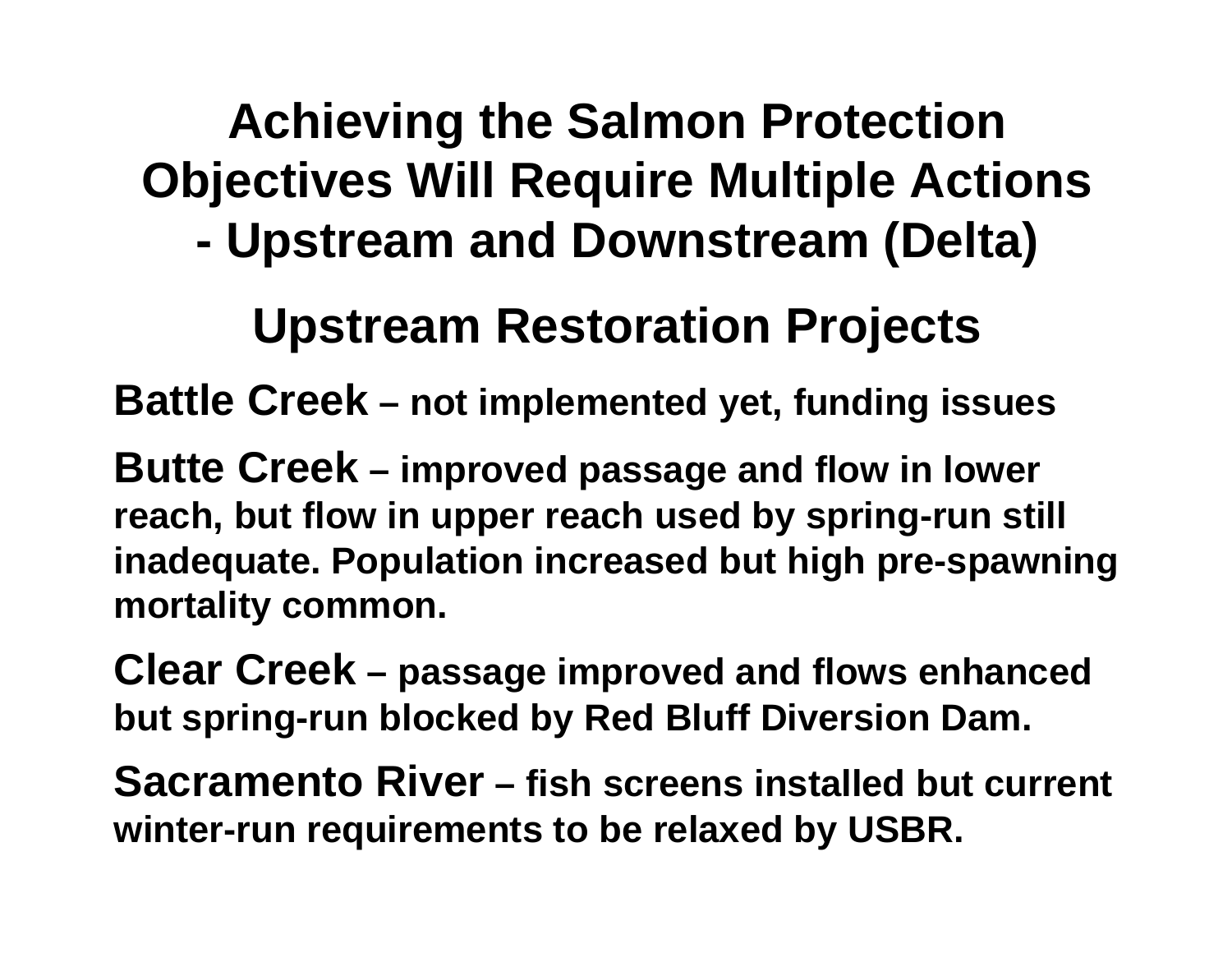## **Fish Passage**

### **Red Bluff Diversion Dam blocks 70% of adult spring-run returning to spawn on the upper mainstem Sacramento River.**



Data Sources: "Grandtab", CDFG; USFWS, 1995 Working Paper on Restoration Needs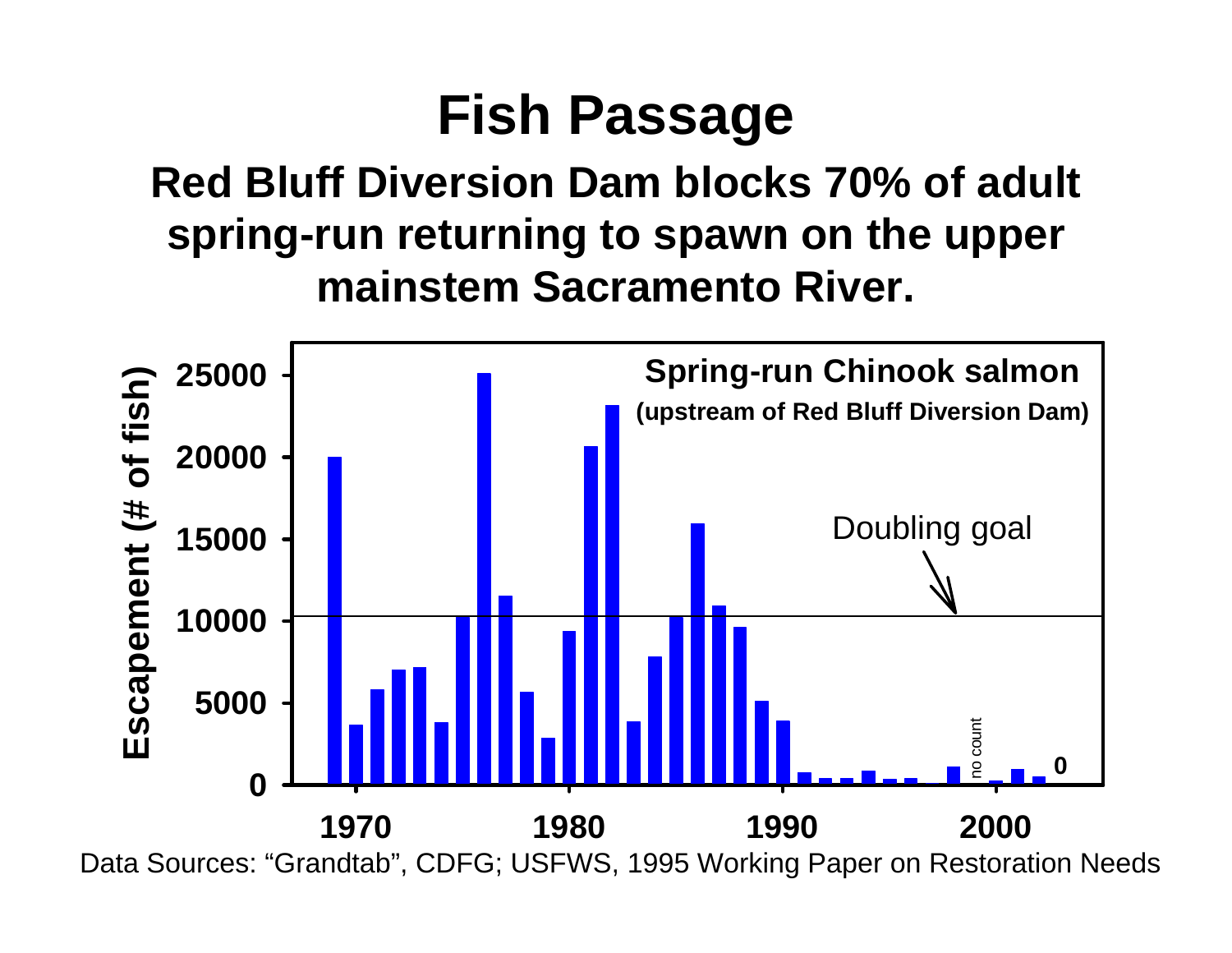# **Achieving the Salmon Doubling Objectives Will Require Multiple Actions**

**- Upstream and Downstream (Delta)**

## **Stream Flow Enhancement**

- **USFWS/AFRP: Inadequate stream flows = key limiting factors for Chinook salmon in nearly all rivers and creeks in watershed.**
- **AFRP recommended stream flows to achieve salmon doubling not implemented in most streams.**
- **CVPIA (b)(2) water: <30% used for instream flow enhancements**
- **CVPIA (b)(3) water: limited to VAMP and refuge supplies, funding not secure**
- **CALFED EWP: not yet implemented, funding uncertain**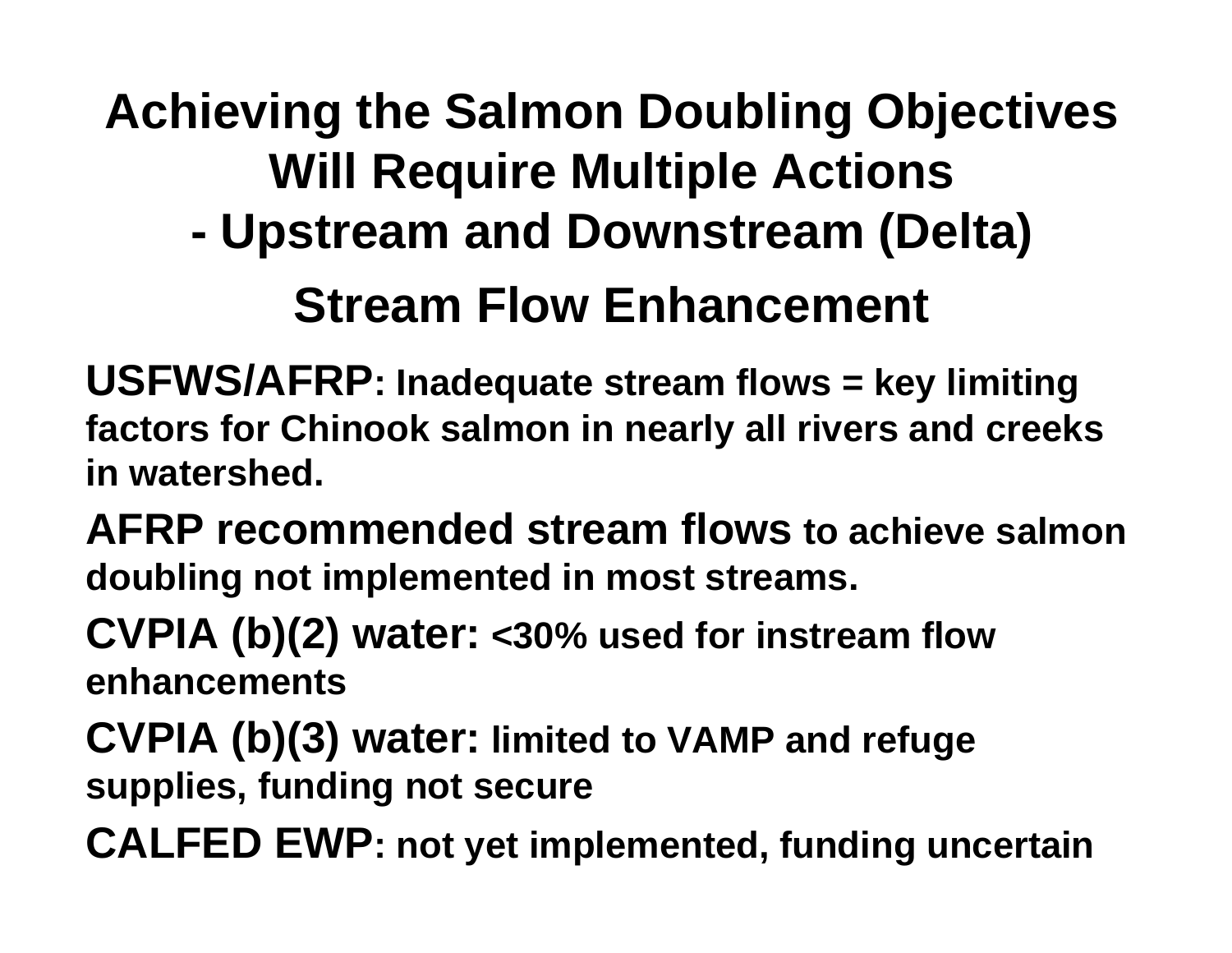**San Joaquin basin stream flows recommended by AFRP for salmon doubling are not being met.**

#### **Stanislaus**

Pop. status: 68% of doubling Trend: variable

#### **Tuolumne**

Pop. status: 49% of doubling Trend: decline

#### **Merced**

Pop. status: 66% of doubling Trend: increase

Data Sources: "Grandtab", CDFG; USFWS, 1995 Working Paper on Restoration Needs; CDEC, CDWR

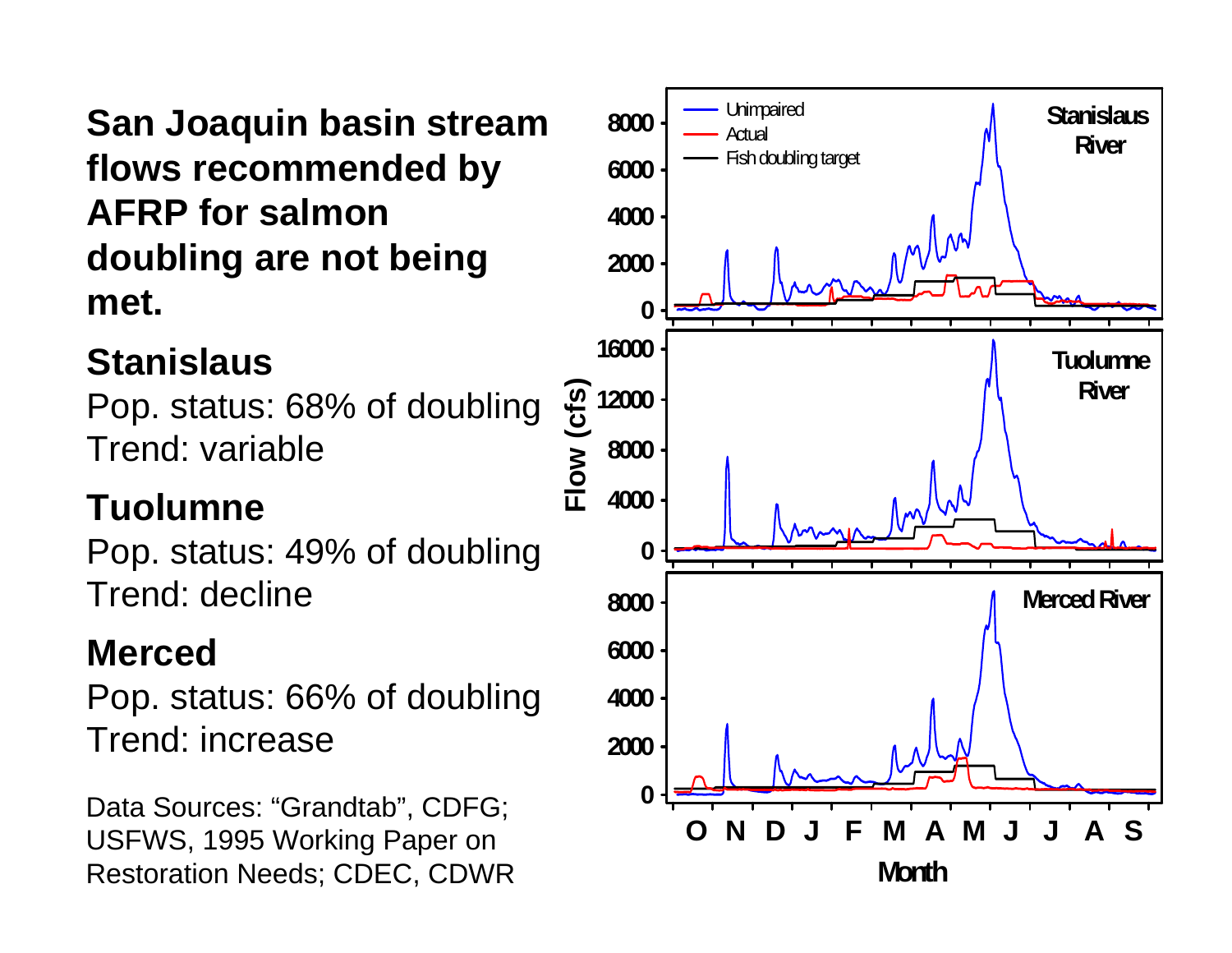## **Delta Cross Channel**

**Survival of juvenile salmon entrained into the Central Delta through the DCC is reduced**

• **Survival of marked juvenile salmon released downstream of the DCC is higher than survival of fish released upstream of the open DCC and Georgiana Slough**

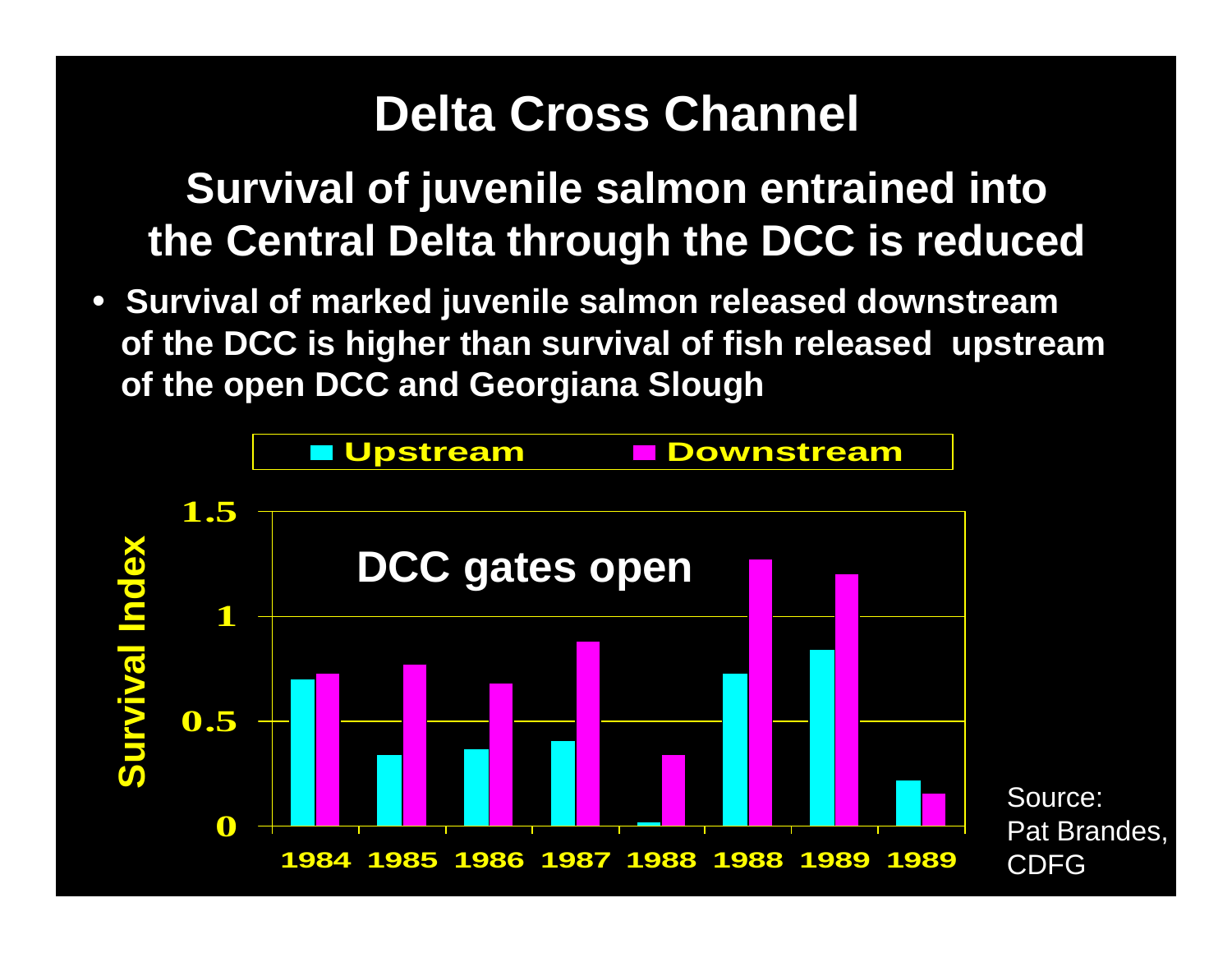## **Salmon Survival in the Delta and Exports Survival of juvenile salmon entrained into the Central Delta through the DCC is further reduced when export rates are high.**

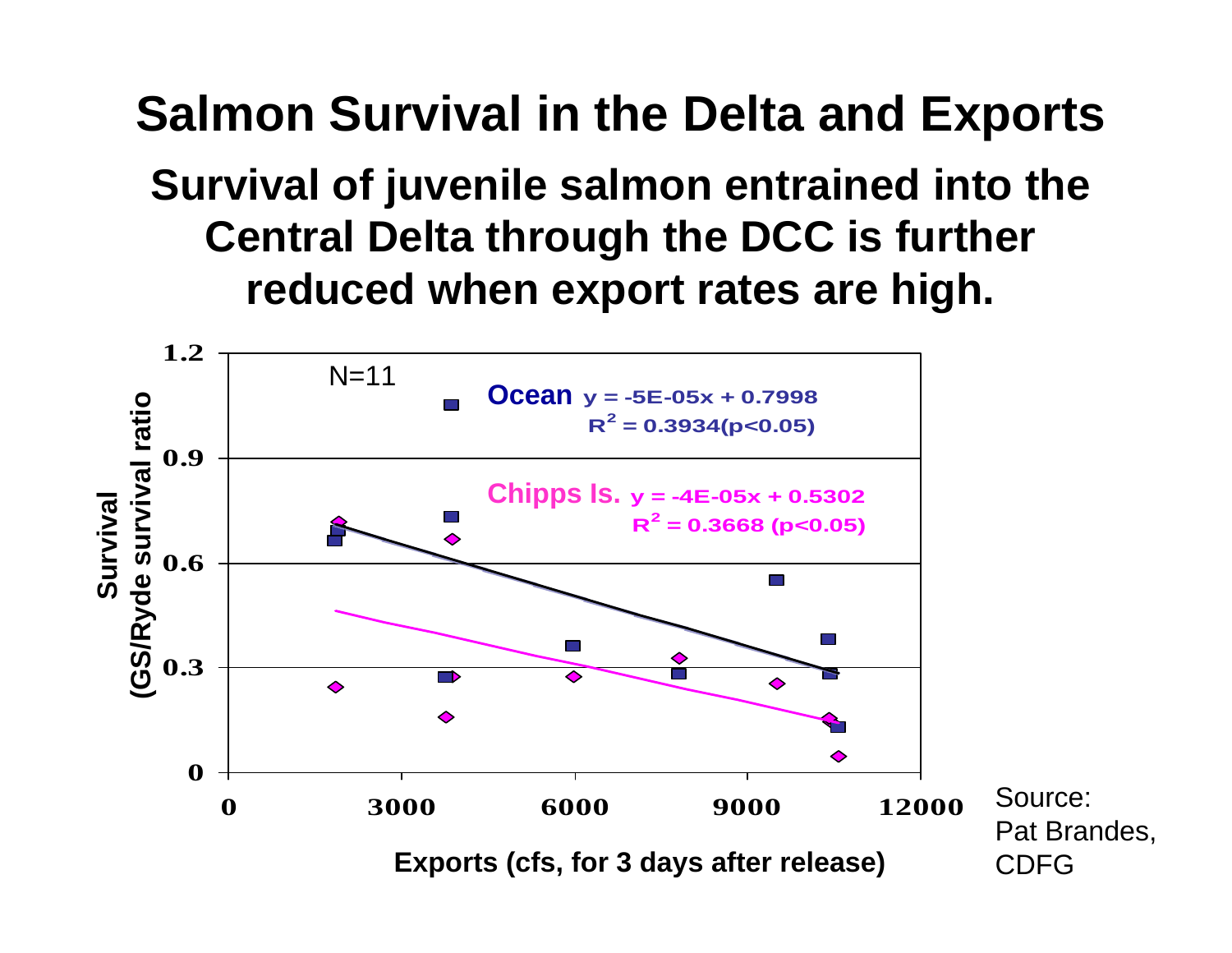## **Delta Inflow – San Joaquin at Vernalis San Joaquin salmon population is higher when Vernalis flows during juvenile outmigration period are higher.**



Data sources: "Grandtab", CDFG; CDEC, CDWR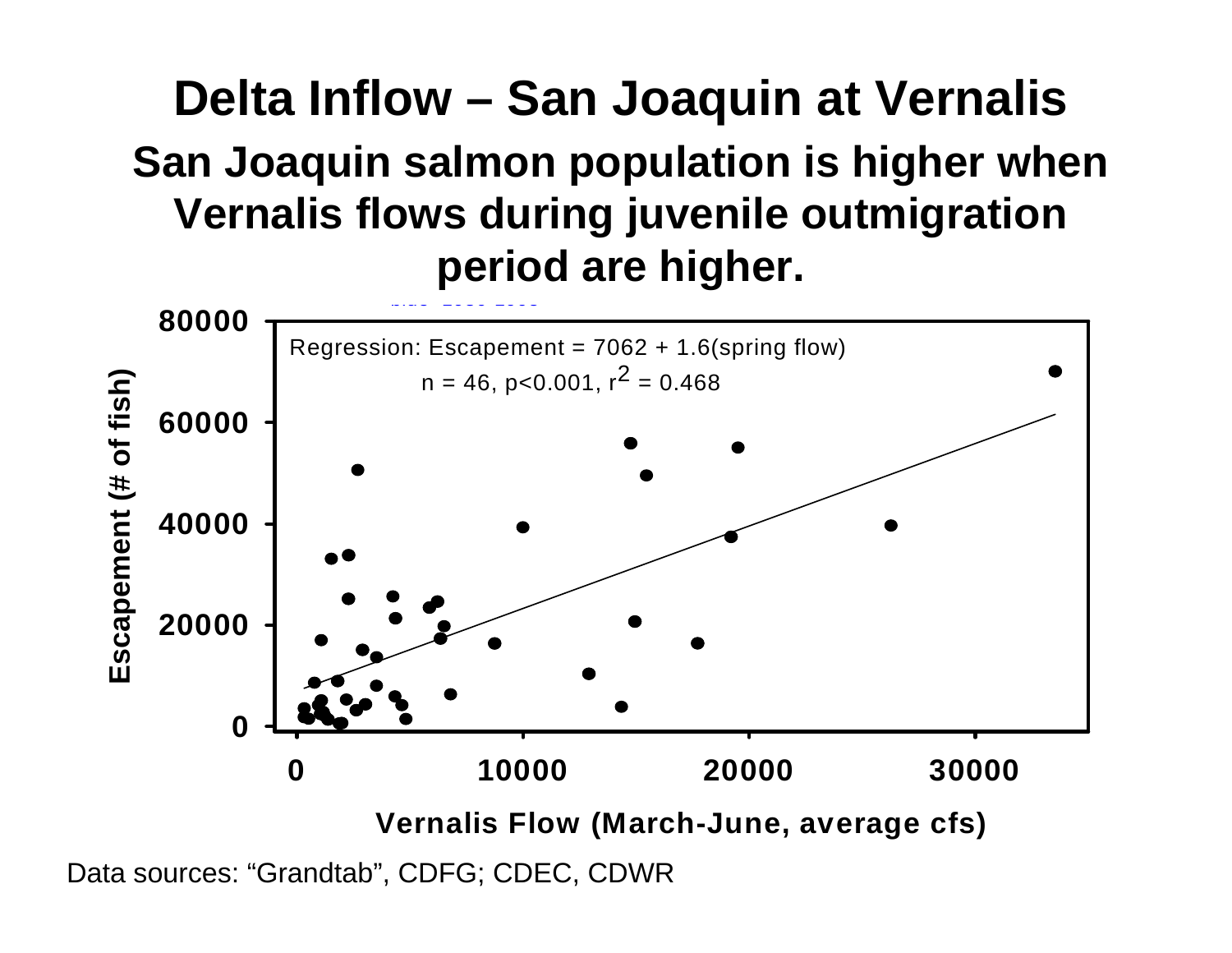### **Delta Inflow – San Joaquin at Vernalis**

**When Vernalis flows are low during juvenile outmigration, greater likelihood that San Joaquin salmon population will decline (return ratio < 1.0).**



Data sources: "Grandtab", CDFG; CDEC, CDWR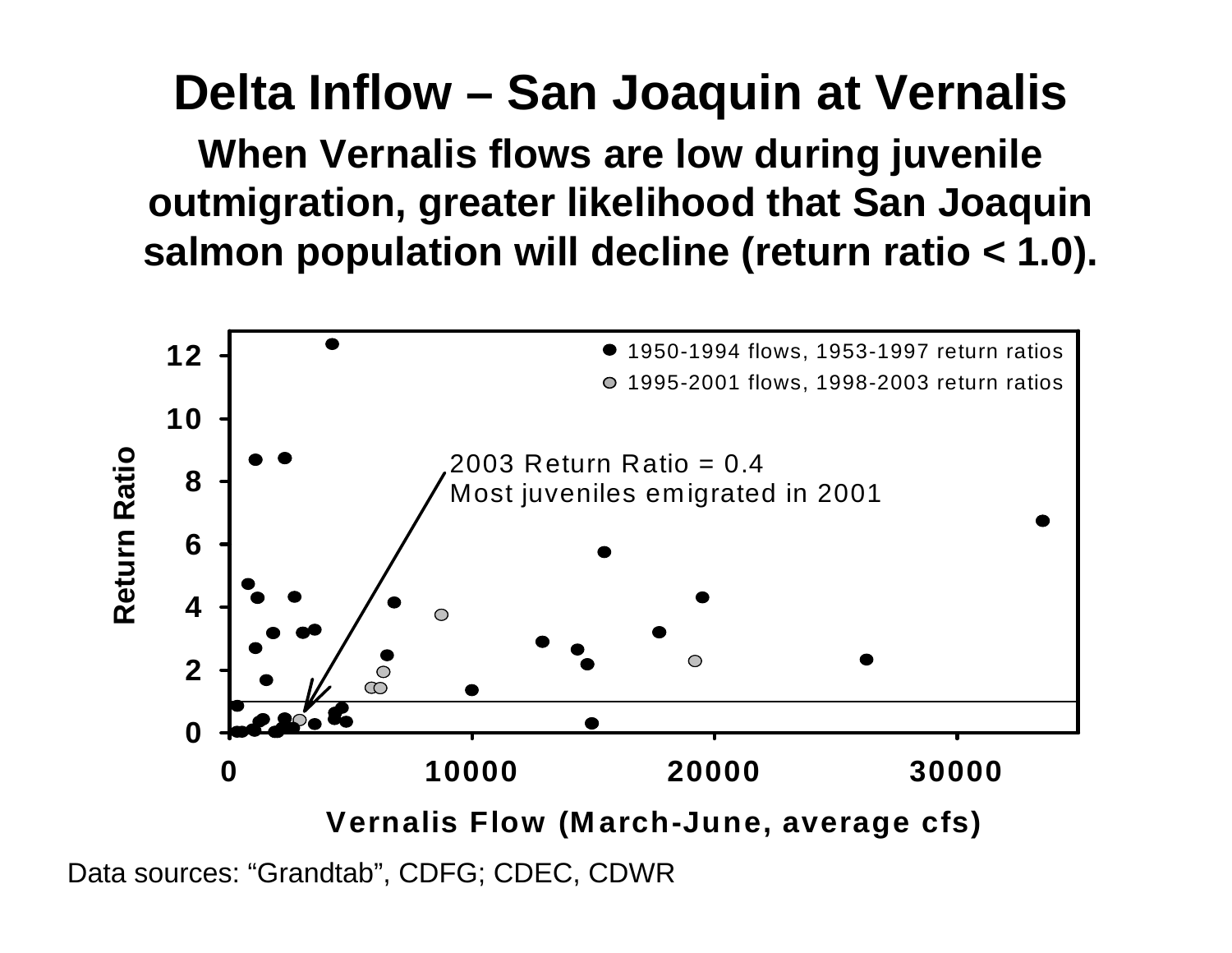## **San Joaquin Flow at Vernalis and Exports**

#### **San Joaquin salmon population is higher when the Vernalis flow to export rate is high (high flow, low exports) and lower when the ratio is low (low flow, high exports).**



Source: Pat Brandes, CDFG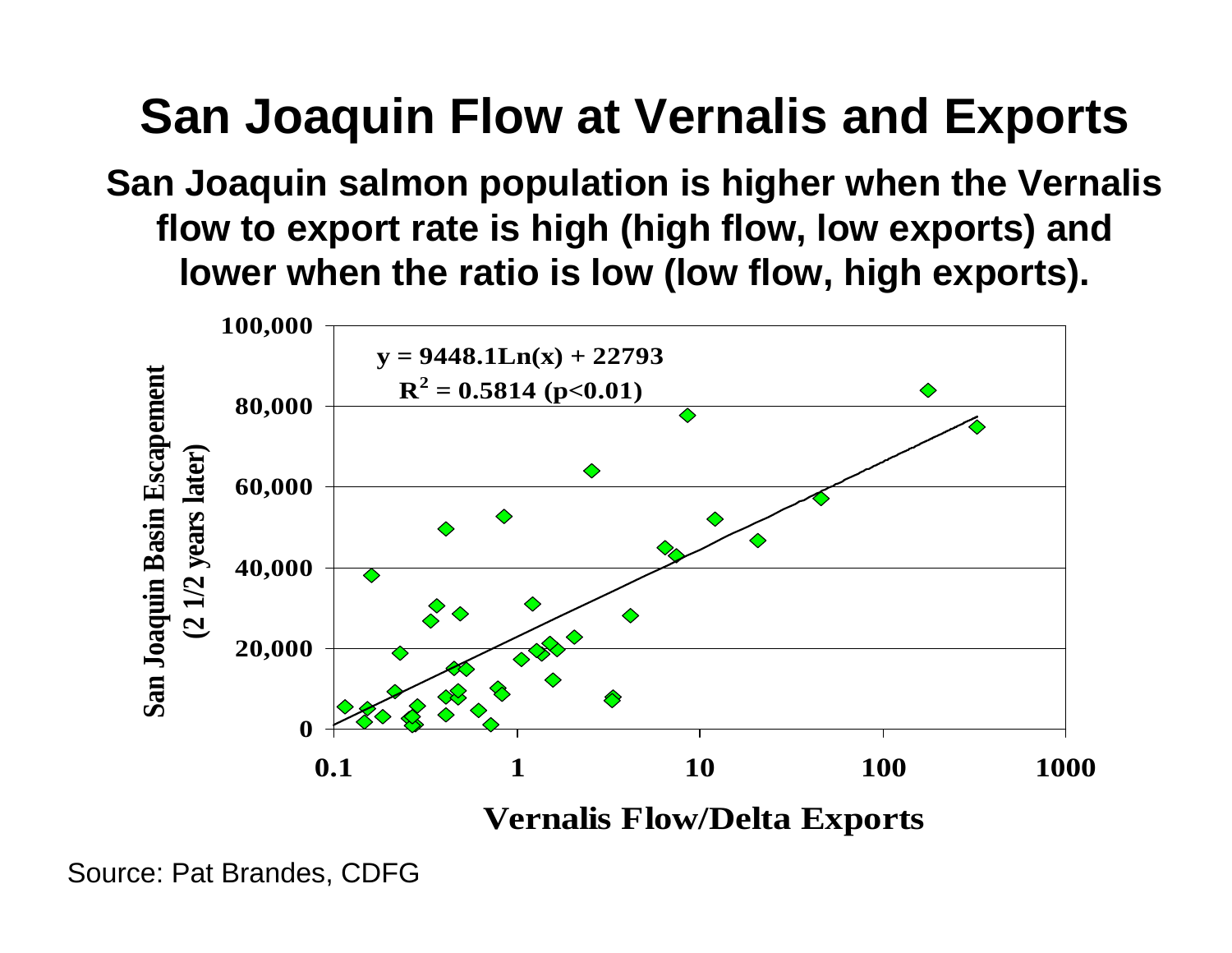**Review: Why are Run, Stream, and Basin Doubling Criteria Needed to Achieve the Salmon Protection Objective?**

- **Most runs on most streams are significantly short of doubling; most recent population increases come from Battle Creek and American River fall-run and Butte Creek spring-run.**
- **Each run and each stream faces a different mix of challenges.**
- **Habitat restoration and stream flow augmentation are concentrated in a few areas; inadequate stream flows and barriers to fish passage persist in most tributaries.**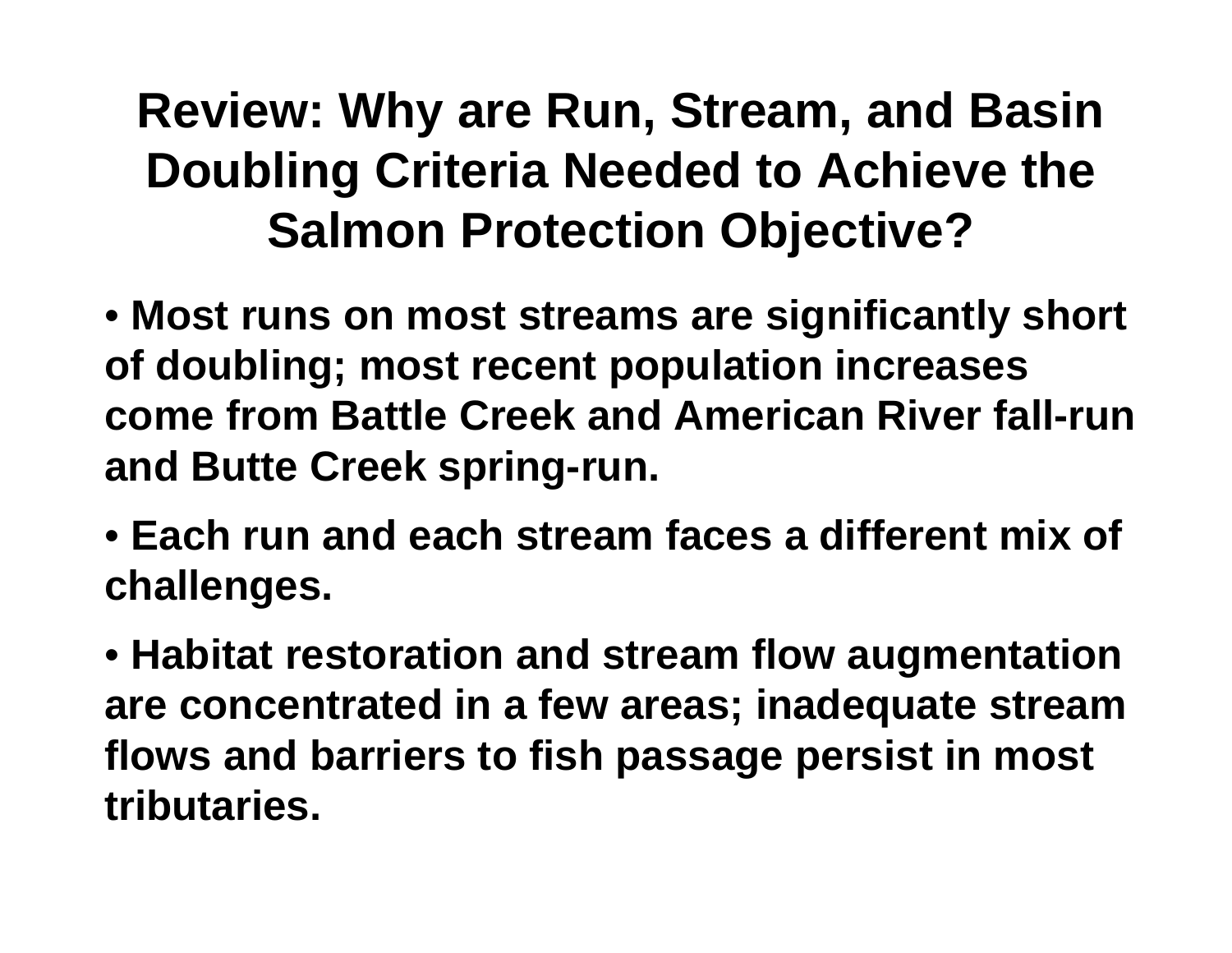## **Review: Why are Delta Objectives (DCC, Exports, and Vernalis Flows) important for Achieving Salmon Protection?**

•**Survival of juvenile Sacramento salmon increases as much as two-fold when the DCC is closed and exports are low (<4500 cfs) during migration through the Delta.**

• **Survival of juvenile San Joaquin salmon increases when Vernalis flows are high and exports rates are low. In 41% of years (1956-2001), flows were too low and exports too high to support positive population growth.**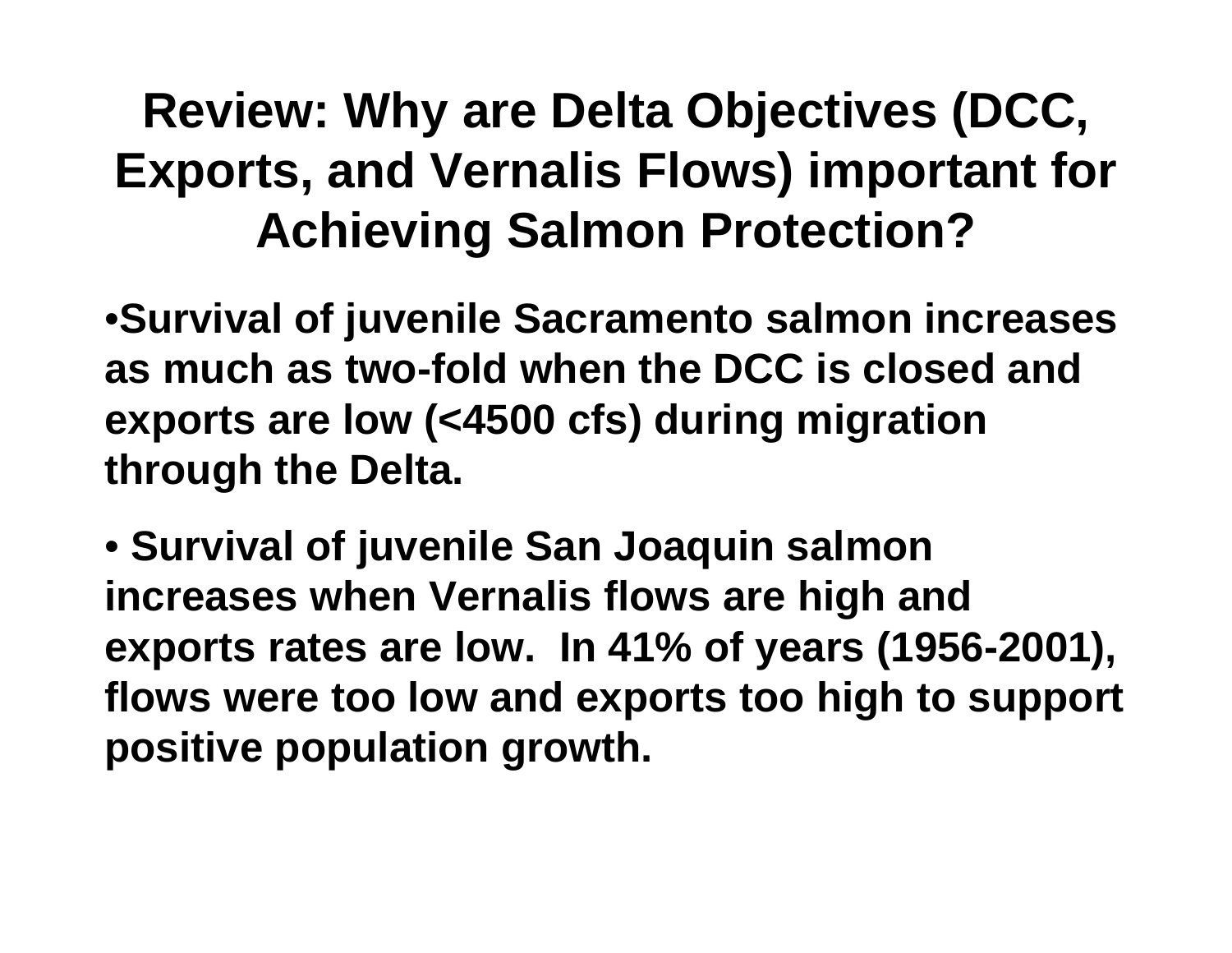## **Setting Doubling Criteria and Adopting Doubling Requirements Can Be Prioritized in Several Ways**

- **Streams used by ESA-listed salmon runs (upper Sacramento River, Butte, Deer, and Mill Creeks).**
- **Basins, streams, or runs with low population size (San Joaquin basin, Sacramento River winter- and spring-run)**
- **Basins or streams where populations are declining (upper Sacramento River, San Joaquin basin)**
- **Streams used by multiple salmon runs or by both salmon and steelhead (upper Sacramento River, Butte, Deer, and Mill Creeks)**
- **Streams in which habitat restoration programs are least advanced (Deer and Mill Creeks).**